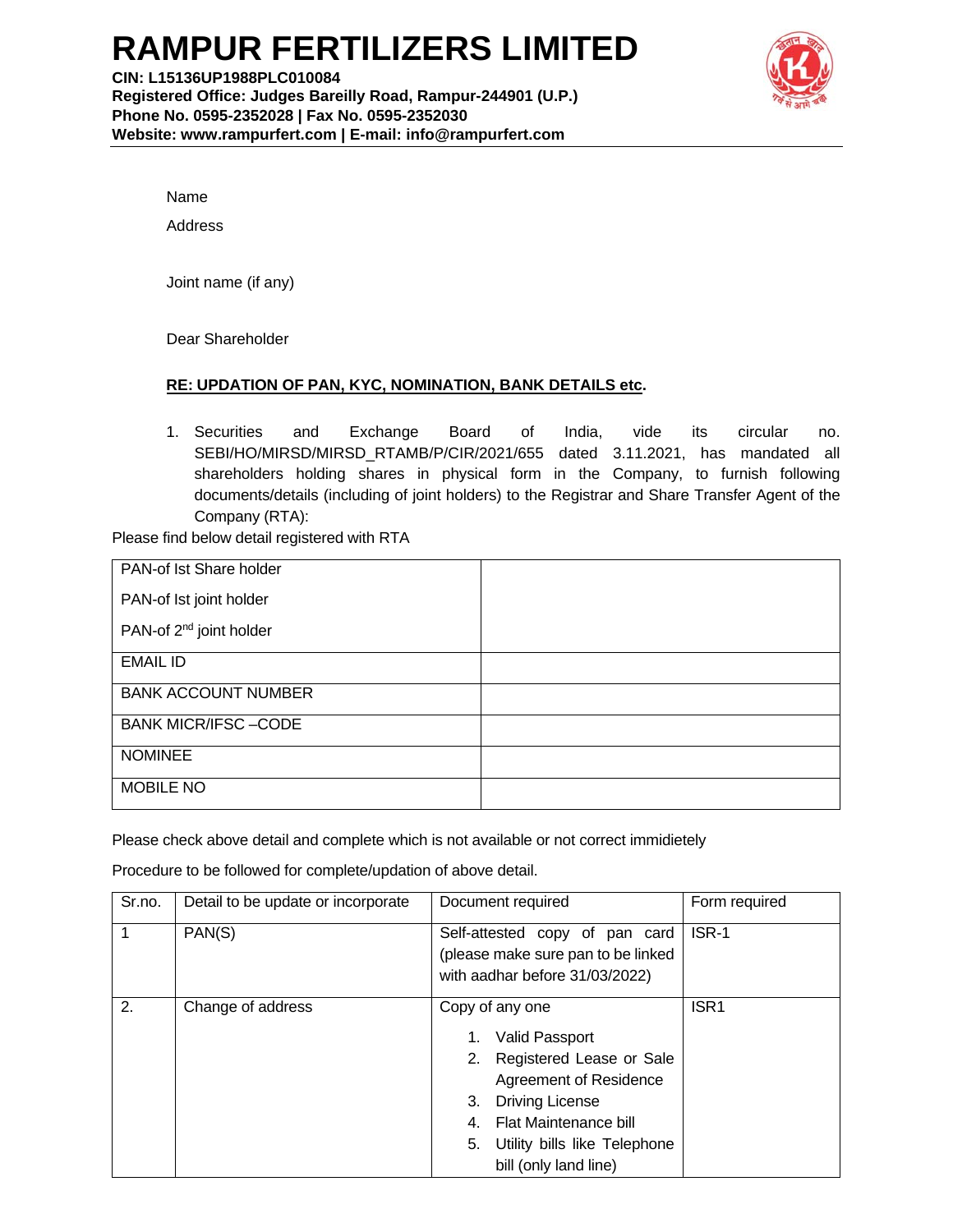|                |                                                          | 6. Electricity bill or Gas bill<br>(not more than 3 months<br>old)<br>Id card document with<br>$7^{\circ}$<br>address issued by any of<br>following<br>the<br>(Central/State |                          |
|----------------|----------------------------------------------------------|------------------------------------------------------------------------------------------------------------------------------------------------------------------------------|--------------------------|
|                |                                                          | Government and its                                                                                                                                                           |                          |
| 3              | Email                                                    | Mention e-mail id in ISR-1                                                                                                                                                   | ISR-1                    |
| 4.             | Mobile number                                            | Mention mobile number in ISR-1                                                                                                                                               | ISR-1                    |
| 5.             | Bank detail                                              | Copy of cancelled cheque (name<br>printed on its)                                                                                                                            | ISR-1                    |
| 6.             | Change of signature                                      | Original Cancelled cheque (name<br>printed on its) and signature<br>attested by bank on ISR-2                                                                                | <b>ISR-2 &amp; ISR-1</b> |
| $\overline{7}$ | Incorporation of Nomination                              | Detail of nominee in SH-13                                                                                                                                                   | <b>SH13</b>              |
| 8.             | Change of nomination                                     | Detail of new nominee in SH-14                                                                                                                                               | <b>SH14</b>              |
| 9              | Removal of<br>nomination<br>or<br>declaration to opt-out | Declaration in ISR-3                                                                                                                                                         | ISR-3                    |

- 2. In absence of any of the above mentioned details, no request/complaint shall be processed by RTA with effect from ist January 2022. As per above circular, after 01 April, 2023, such folios shall be frozen and no request/complaint/payment of dividend shall be made unless the information mentioned in point no. 1 is furnished/updated successfully.
- 3. If the folio remains frozen till 31<sup>st</sup> December 2025, it shall be referred to the Administering Authority under Benami Transactions (Prohibitions) Act, 1988 and/or Prevention of Money Laundering Act, 2002.
- 4. Link your PAN with your Aadhar number upto 31.3.2022 or any other date as may be specified by the Central Board of Direct Taxes, otherwise your folio shall also be frozen.

You can submit the documents to our RTA only by any one of the following mode:

- a) Through hard copies which should be self -attested and dated.
- b) Through Electronic mode, provided that it is to be sent through email id of the holder registered with RTA and all documents should be electronically/digitally signed by shareholder.

Please note the following contact details of our RTA to enable you to submit your PAN/KYC/Nomination/Bank details etc.:

 MAS Services Limited, T-34, 2<sup>nd</sup> Floor, Okhla Industrial Area, Phase - II, Delhi - 110020 Email Id: info@masserv.com Phone No.: 011-26387281-82-83 Website www.masserv.com

ALL DOCUMENTS/PERFORMA CAN BE DOWNLOAD FROM RTA WEBSITE I.E WWW.MASSERV.COM UNDER DOWNLOAD TAB

Thanking you,